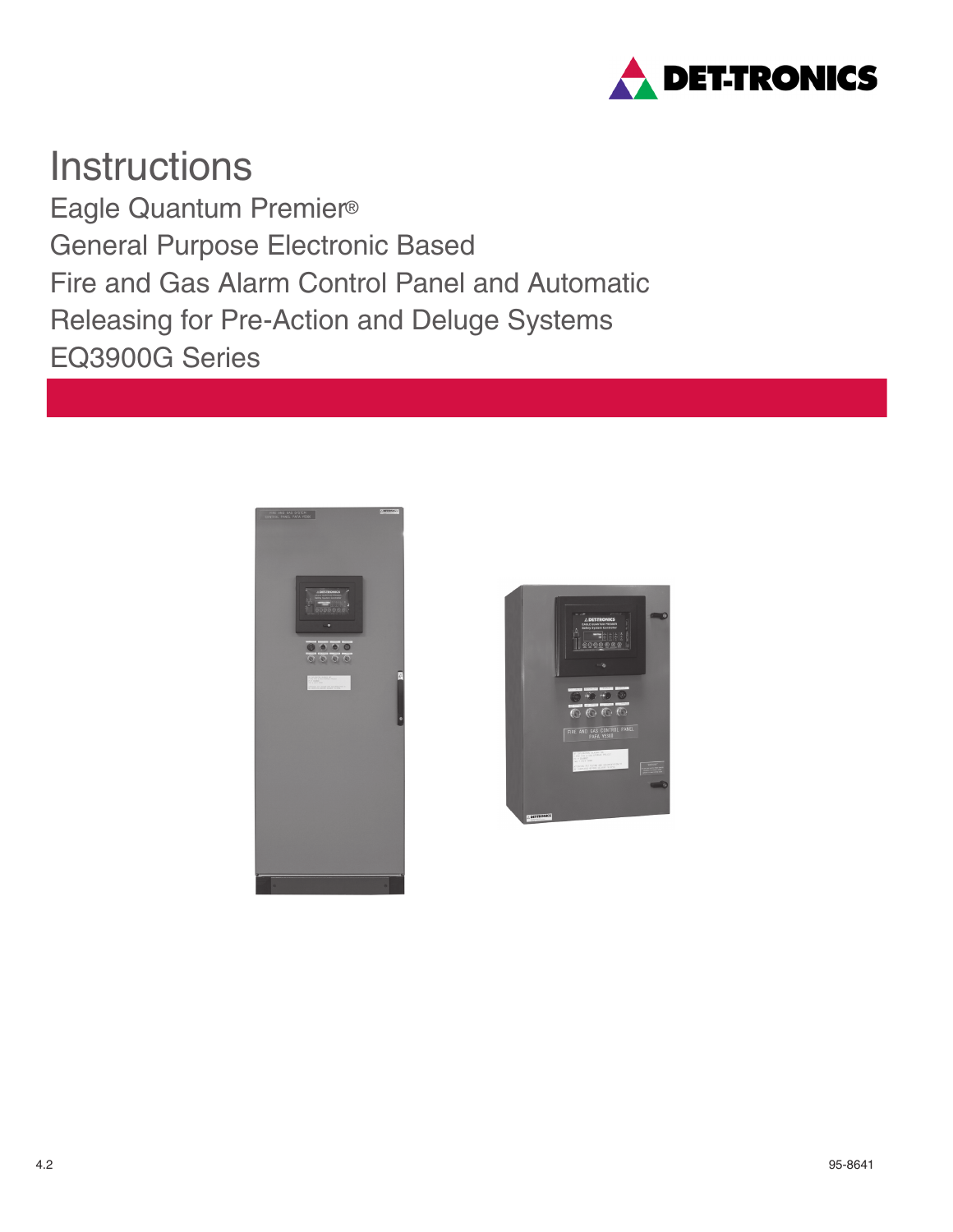# **Table Of Contents**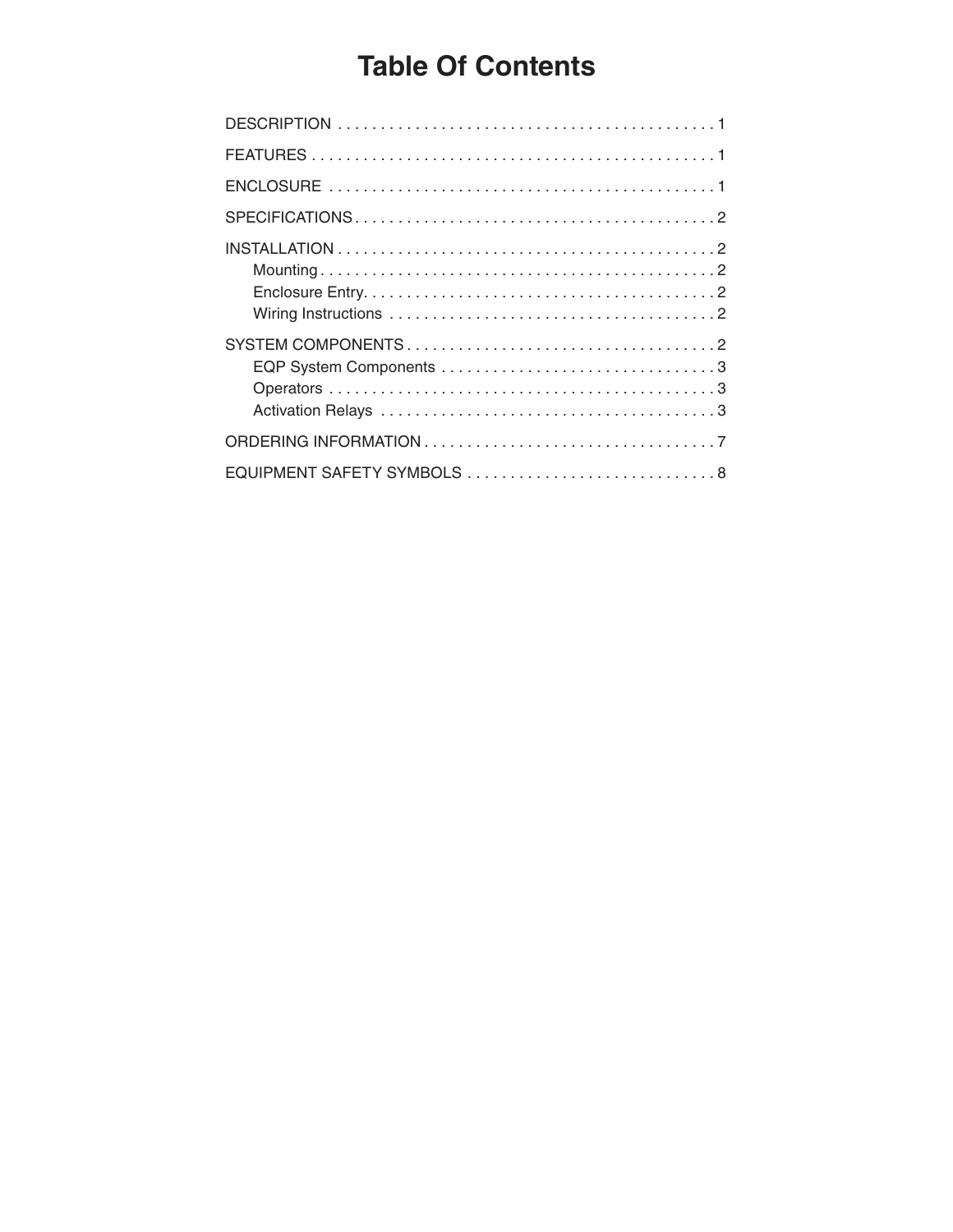# **INSTRUCTIONS**



Eagle Quantum Premier® General Purpose Electronic Based Fire and Gas Alarm Control Panel and Automatic Releasing for Pre-Action and Deluge Systems EQ3900G Series



## DESCRIPTION

As part of providing the total solution to commercial and industrial clients from around the world, Detector Electronics Corporation offers several configurable enclosures.

The enclosures described in this document, along with the installed equipment, are FM/CSA Approved for use in general purpose locations. When Eagle Quantum Premier® Controller and System Modules are intended to be installed in non-hazardous areas such as control rooms. These enclosures provide protection from electrical circuits and key/tool limited access to control functions.



## FEATURES

- General purpose location installation
- Optional redundant controllers
- Louver and ventilator kits available
- Simple wire installation into terminal blocks
- Factory configurable device selection for the enclosure
- Choice of operators and relays
- Electronics and wiring tested at the factory

### ENCLOSURE

Depending upon the equipment selection, the front door may be supplied with a window, as well as various indicators and operators.

If a controller is installed, the front door will have a window kit and operators installed into the door. If two controllers are installed, the front door will have two window kits and operators installed into the door. The window allows an operator to view the controller's display and LED status indicators.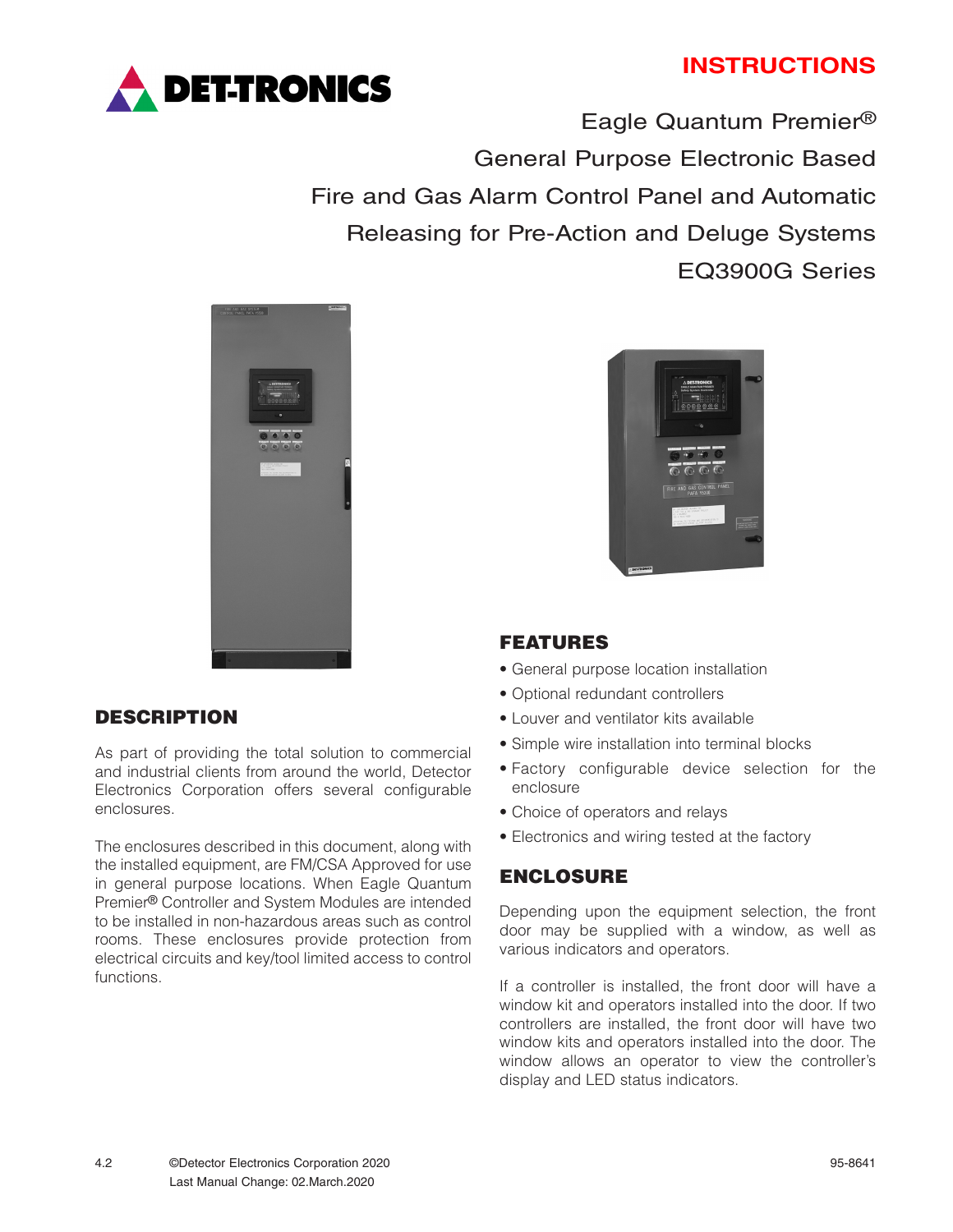## SPECIFICATIONS

#### INPUT VOLTAGE—

For use with external DC power source: 24 Vdc nominal, 18 to 30 Vdc, 150 amps max.

#### POWER CONSUMPTION—

Refer to the Eagle Quantum Premier manual (number 95-8533), Section 3, Tables 3-1 and 3-2 for system power requirements.

#### TEMPERATURE RANGE—

Operating:  $+32^{\circ}$ F to  $+122^{\circ}$ F (0 $^{\circ}$ C to  $+50^{\circ}$ C). Storage:  $-4^{\circ}$ F to  $+158^{\circ}$ F ( $-20^{\circ}$ C to  $+70^{\circ}$ C).

HUMIDITY— 5% to 80% RH, non-condensing.

# CERTIFICATION—

FM/CSA:



Refer to the Eagle Quantum Premier manual (number 95-8533) for system certification details.

#### WEIGHT (Without Electronic Assemblies)\*—

24Hx20W Wall Mount with panel, 43 lbs. minimum, 53 lbs. maximum.

- 36Hx24W Wall Mount with panel, 88 lbs. minimum, 91 lbs. maximum.
- 48Hx24W Wall Mount with panel, 127 lbs. minimum, 133 lbs. maximum.

82.7Hx32W Floor Mount (front access only, or front and rear access),

Approximately 425 lbs. Consult factory for final weight.

- 20Hx16W Wall Mount Power System Approximately 25 lbs. Consult factory for final weight.
- 20Hx20W Wall Mount Power System Approximately 30 lbs. Consult factory for final weight.
- \* Total weight dependent on cabinet depth. See EQP Enclosures Model Matrix.

## INSTALLATION

The enclosure must be securely bolted in place.

### **MOUNTING**

Refer to the appropriate system drawing for mounting dimensions.

#### **ENCLOSURE ENTRY**

The number and position of wiring entries must be specified when the enclosure is ordered. The enclosures can accept a certain number and size of entries as specified by enclosure manufacture. Only manufacturer recommended cable glands can be used with the enclosures. Consult with Det-Tronics on the exact number and sizes of entries that are available for each enclosure.

#### **WIRING INSTRUCTIONS**

Factory wiring is made to the appropriate terminals located inside the enclosure. Electrical wiring schematics for the custom device configuration are provided with the enclosure. Field wiring and field wiring tags are the responsibility of the customer.

## SYSTEM COMPONENTS

#### **EQP SYSTEM COMPONENTS**

The following devices can be used in EQ3900G enclosures as part of the FM/CSA Approved EQP System:

| EQ3XXX -     | <b>EQP Controller</b>                 |
|--------------|---------------------------------------|
| EQ3700DCIO - | Discrete Input/Output Module          |
| EQ3710AIM -  | Analog Input Module                   |
| EQ3720RM -   | Relay Module                          |
| EQ3730EDIO - | Enhanced Discrete Input/Output Module |
| EQ3750ASH -  | Addressable Smoke and Heat Module     |
| EQ3760ASM -  | Addessable Smoke Module               |
| EQ3780HSDM - | High Speed Deluge Module              |
| EQ2100PSM -  | Power Supply Monitor                  |
| EQ2220GFM -  | <b>Ground Fault Monitor</b>           |
| EQ2230RSP -  | RS485 Surge Protection                |
| EQ3LTM -     | <b>LON Termination Module</b>         |
| <b>HIM</b>   | <b>HART</b> Interface Module          |
| 000499-061   | RS232-to-Ethernet Converter           |
| 000499-062   | RS485-to-Ethernet Converter           |
| 000511-037   | RS232-to-RS485 Converter              |
| 000499-063   | RS485-to-Fiber Converter              |
| 000511-050   | RS485-to-Fiber Converter              |
| 000128-191   | <b>Physical Disconnect Switch</b>     |

Refer to the Eagle Quantum Premier manual (number 95-8533) for operation details.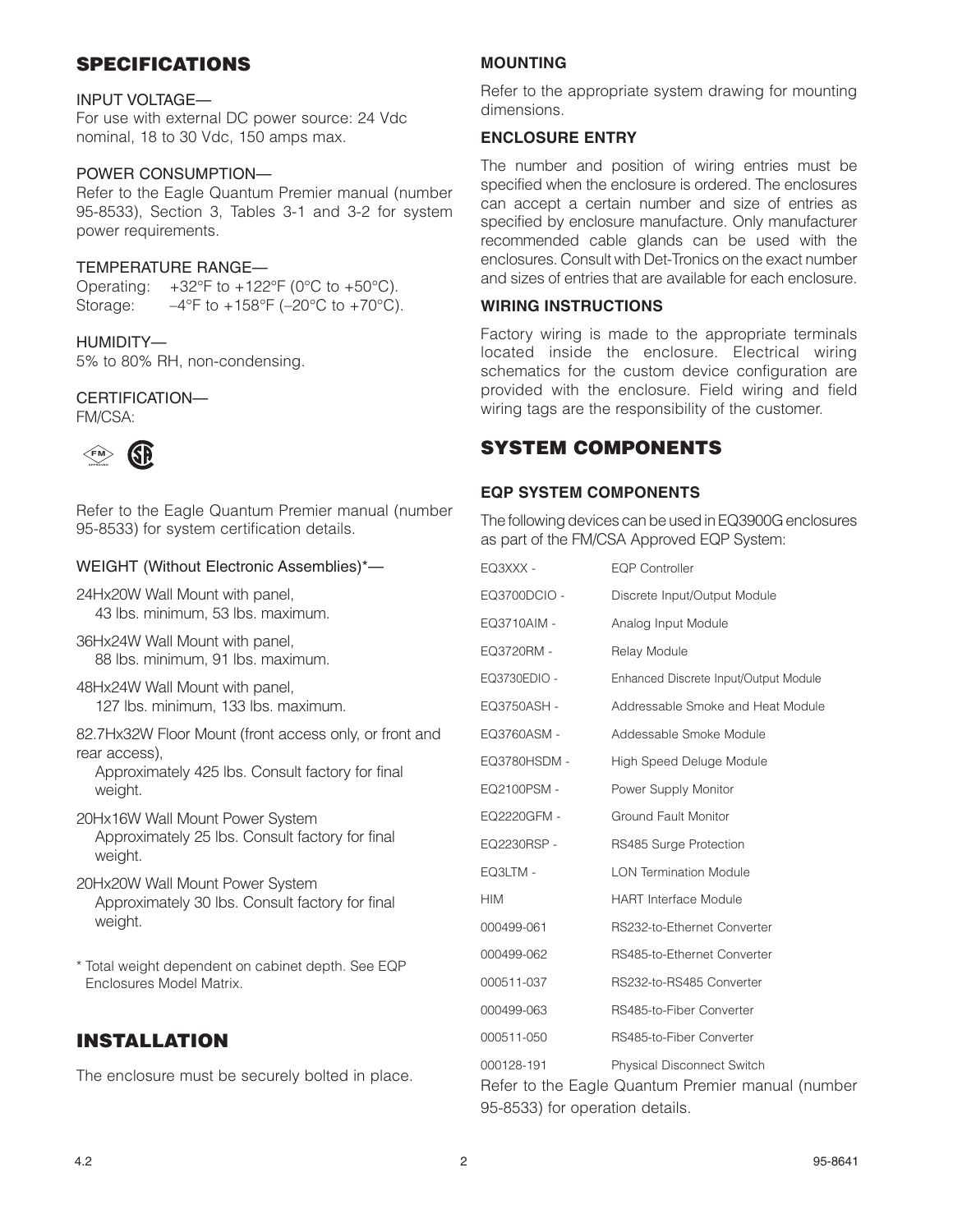The quantity and type of modules are always project specific per Factory Order and drawing packet supplied with the order. The I/O allocation may be moved from factory assigned terminals after notification to Det-Tronics.

#### *NOTE*

*MOXA RS-232/RS-485 Fiber Optic Converter and Phoenix RS-232/RS-485 Ethernet Converters are not FM Approved as stand-alone devices. They are used with FM/CSA Approved EQP system.*

#### *NOTES*

- *1. New inputs/outputs may be wired onto spare channels after factory notification.*
- *2. One-for-one replacement of failed modules is permitted.*
- *3. Modifications and/or repairs should be performed by trained personnel only.*

#### **OPERATORS**

Enclosures may be equipped with selector switches, pilot lights and push-buttons, and panel horns. Contact Det-Tronics for information regarding model and type of operators approved for use with EQ3900G series enclosures. The quantity, type of operators and their application are always project specific per Factory Order and drawing packet supplied with the order. Approved push-button quantities for use in Acknowledge and Silence applications vary depending on manufacturer. The I/O allocation may be moved from factory assigned terminals after notification to Det-Tronics. See Notes 4 and 5 in Figures 1 thru 3 for configuration change details.

#### *NOTE*

*Per FM3010/NFPA 72 requirements, Acknowledge and Silence push-buttons must be used with padlocking covers with locks as guards against unauthorized operations. Padlocking covers are offered by Det-Tronics and factory installed as guards with Acknowledge and Silence pushbuttons. Locks are not included.*

### **ACTIVATION RELAYS**

Four activation relays (two Tyco and two Phoenix Contact relays) are available for use with the EQP system. Activation relays are intended for occasional use. They are typically used for HVAC control where they become actuated primarily when the protected area is in an alarm condition. For relay wiring connections, see Figure 1 for Tyco relays and Figures 2 and 3 for Phoenix Contact relays. Tyco relays can be installed inside the EQ3900G enclosure, or inside the customer's provided enclosure at site, while still connected to I/O modules within the EQ3900G enclosure. When Tyco relays are located in the customer's enclosure, installation, wiring and operation of Tyco relays must meet all requirements of the local Authority Having Jurisdiction (AHJ). Phoenix Contact relays are installed only within EQ3900G enclosures. For additional information regarding relays, see Tyco product catalog 1308242 or Phoenix Contact product data sheets 101780-en-02 and 100516-03-en.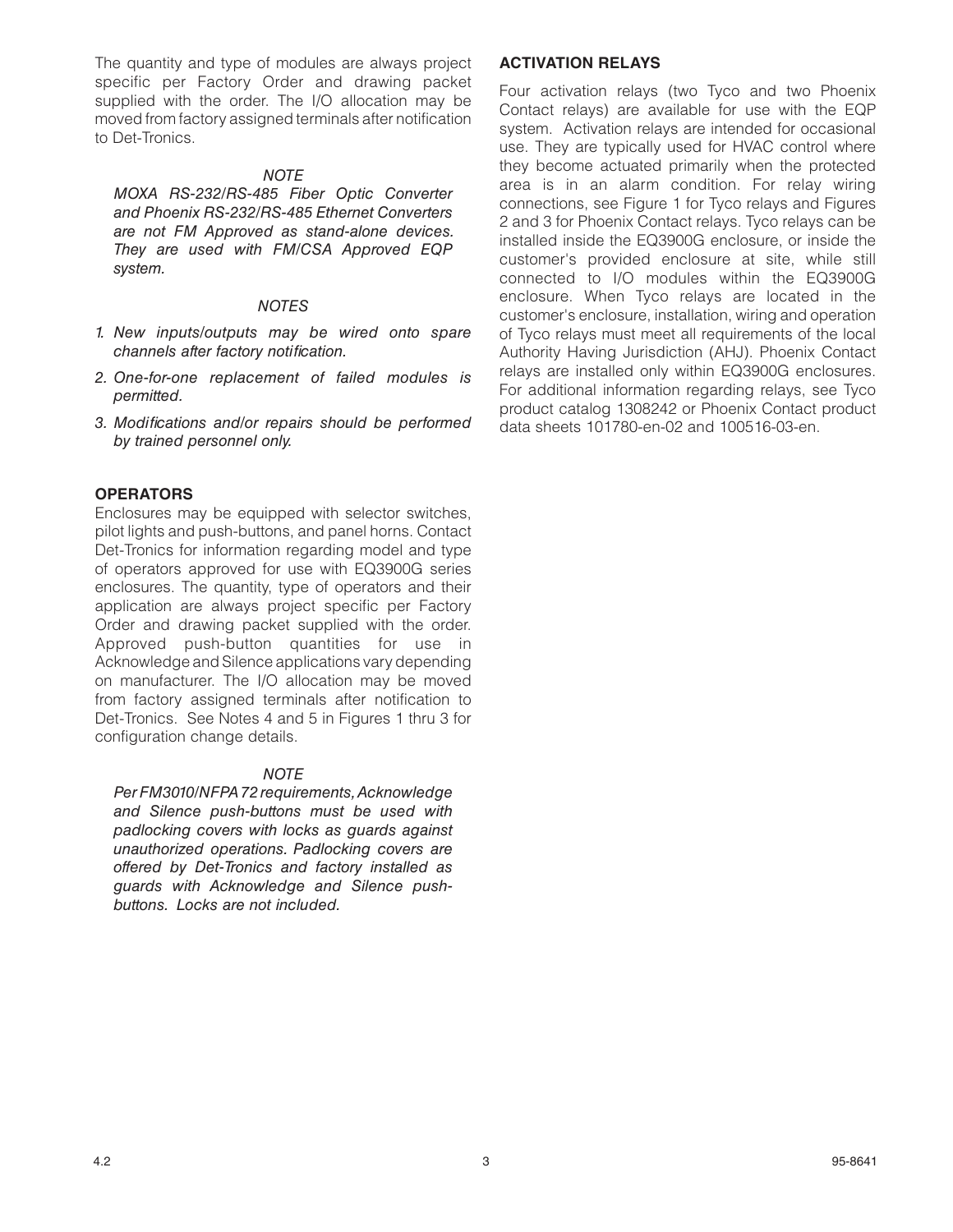### **TYCO RELAYS IN HVAC APPLICATIONS**



 R1 - TYCO KUEP-3D15-24 R2 - TYCO KUP-11D15-24 (DEC P/N 000123-198) (DEC P/N 000123-199)

- NOTES: 1. D1 & D2 ARE SUPERVISORY DIODES:
	- D1 IN4004 (RECTIFIER, 1A, 400V) OR D2 GI501 (RECTIFIER, 3A, 50V).
	- 2. OPTIONAL TEST SWITCH IN ENCLOSURE ALLOWS TESTING OF TRIP CIRCUIT.
	- 3. TEST SWITCH WILL BLOCK ACTIVATION OF TRIP CIRCUIT DURING SENSOR TESTING.
	- 4. THE I/O ALLOCATION MAY BE MOVED FROM FACTORY ASSIGNED TERMINALS AFTER FACTORY NOTIFICATION. ALL CHANGES MUST BE DOCUMENTED.
	- 5. MODIFICATIONS AND/OR REPAIRS SHOULD BE PERFORMED BY TRAINED PERSONNEL ONLY.
	- 6. WHEN TYCO RELAYS ARE INSTALLED IN REMOTE ENCLOSURE, THE MAXIMUM WIRING LENGTH BETWEEN I/O MODULE AND RELAYS IS 3000 FEET (914 METERS) USING 14 AWG WIRE.
	- 7. TYCO RELAYS MAY BE INSTALLED IN THE SAME ENCLOSURE WITH I/O MODULE.
	- INTERNAL WIRING IS 16 AWG, RATED 600 VOLTS TYPICAL.

Figure 1—Typical Supervised Output Configuration Using Tyco Relays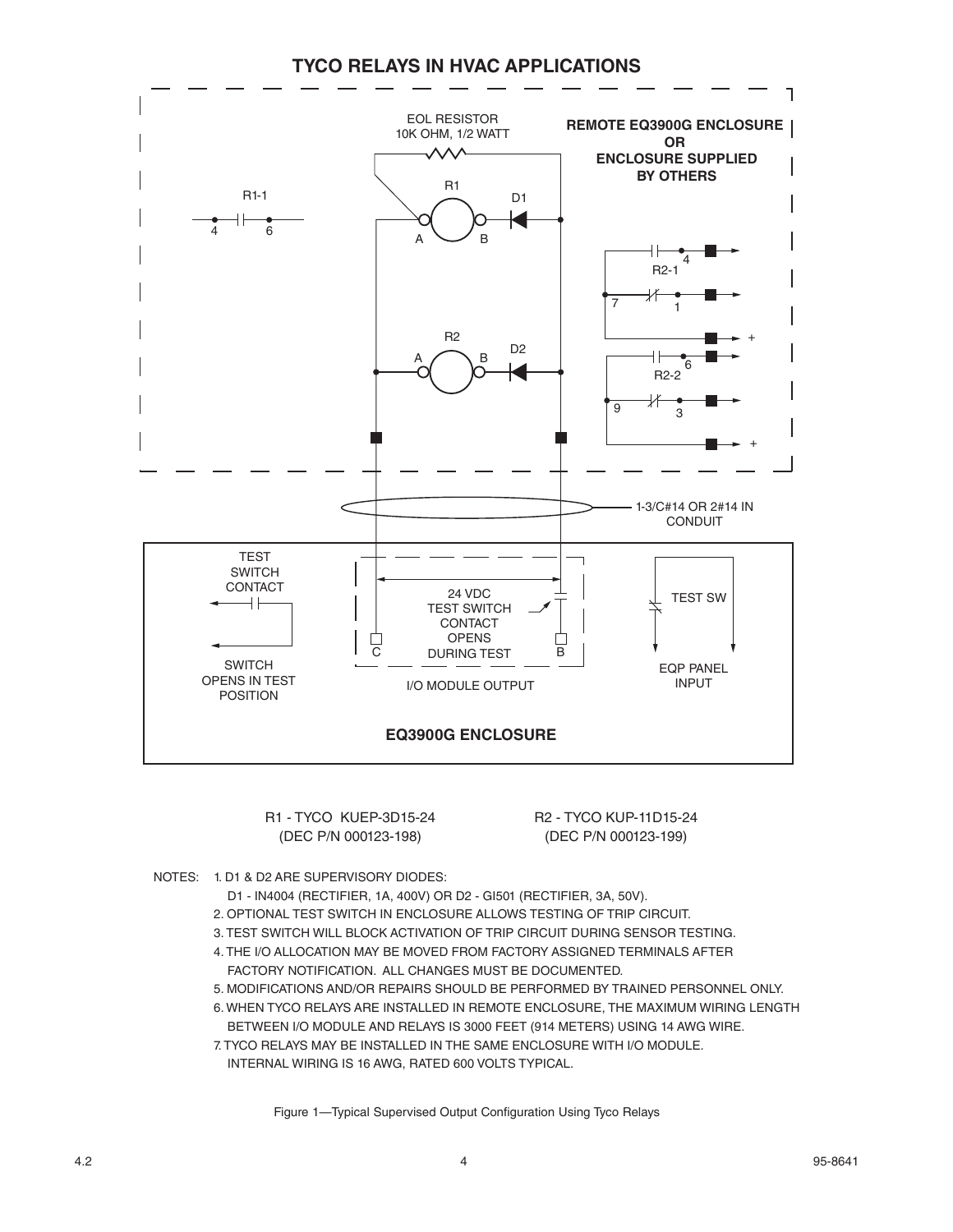### **PHOENIX CONTACT RELAY MODEL 2966171 IN HVAC APPLICATIONS**



- NOTES: 1. PHOENIX RELAY 2966171 (DEC P/N 000123-196) IS EQUIPPED WITH INTERNAL SUPERVISORY DIODE. 2. OPTIONAL TEST SWITCH IN ENCLOSURE ALLOWS TESTING OF TRIP CIRCUIT.
	- 3. TEST SWITCH WILL BLOCK ACTIVATION OF TRIP CIRCUIT DURING SENSOR TESTING.
	- 4. THE I/O ALLOCATION MAY BE MOVED FROM FACTORY ASSIGNED TERMINALS AFTER FACTORY NOTIFICATION. ALL CHANGES MUST BE DOCUMENTED.
	- 5. MODIFICATIONS AND/OR REPAIRS SHOULD BE PERFORMED BY TRAINED PERSONNEL ONLY.

Figure 2—Typical Supervised Output Configuration Using a Phoenix Contact Relay Model 2966171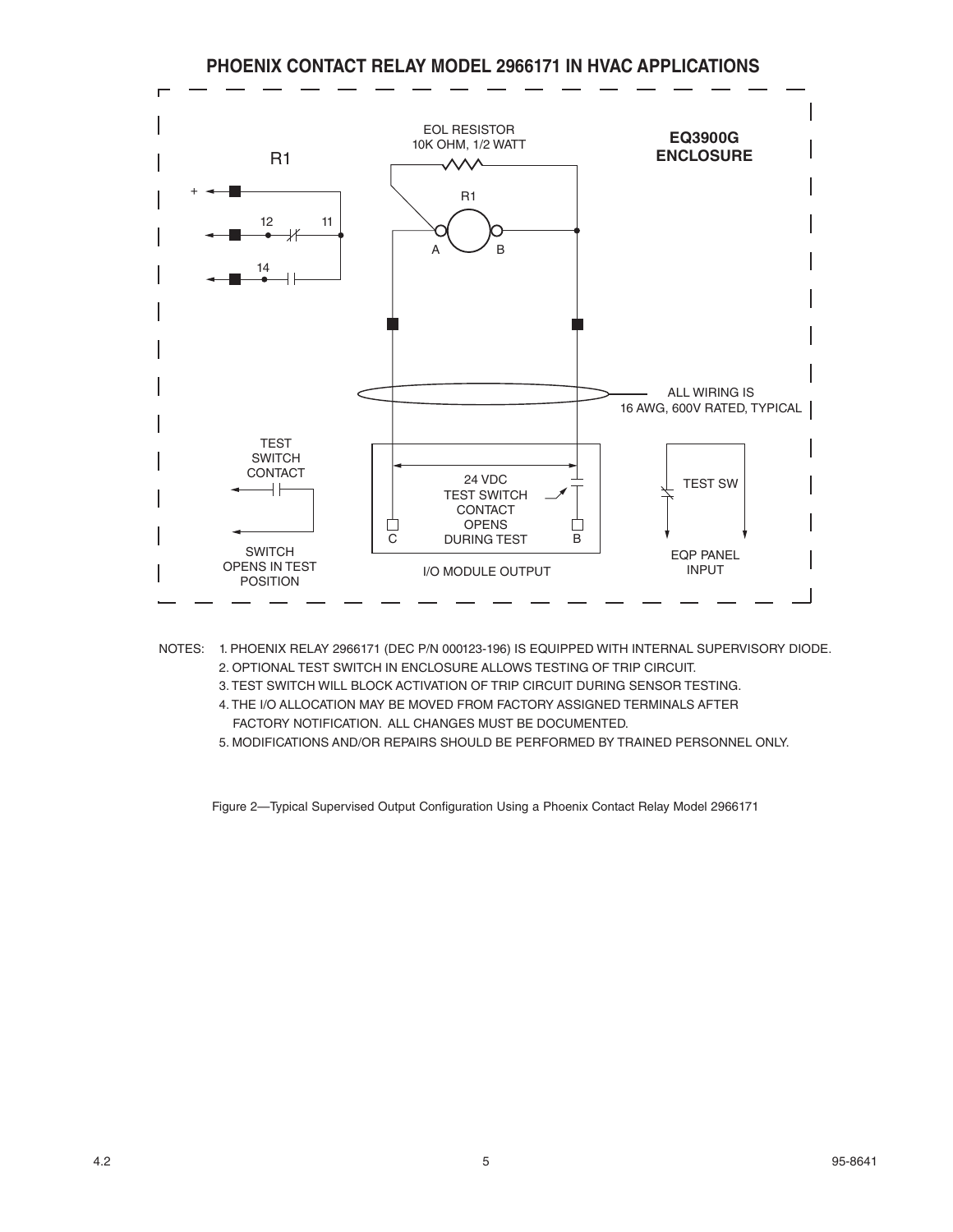**PHOENIX CONTACT RELAY MODEL 2981020 IN HVAC APPLICATIONS**



- NOTES: 1. PHOENIX RELAY 2981020 SIL3 (DEC P/N 000123-197) IS EQUIPPED WITH INTERNAL SUPERVISORY DIODE. 2. OPTIONAL TEST SWITCH IN ENCLOSURE ALLOWS TESTING OF TRIP CIRCUIT.
	- 3. TEST SWITCH WILL BLOCK ACTIVATION OF TRIP CIRCUIT DURING SENSOR TESTING.
	- 4. THE I/O ALLOCATION MAY BE MOVED FROM FACTORY ASSIGNED TERMINALS AFTER FACTORY NOTIFICATION. ALL CHANGES MUST BE DOCUMENTED.
	- 5. MODIFICATIONS AND/OR REPAIRS SHOULD BE PERFORMED BY TRAINED PERSONNEL ONLY.

Figure 3—Typical Supervised Output Configuration Using a Phoenix Contact Relay Model 2981020

## ORDERING INFORMATION

For assistance in ordering a system to fit your application, please contact:

Detector Electronics Corporation 6901 West 110th Street Minneapolis, Minnesota 55438 USA Operator: (952) 941-5665 or (800) 765-FIRE Customer Service: (952) 946-6491 Fax: (952) 829-8750 E-mail: det-tronics@det-tronics.com

or contact your local sales office, which can be found on the Det-Tronics web site: **www.det-tronics.com**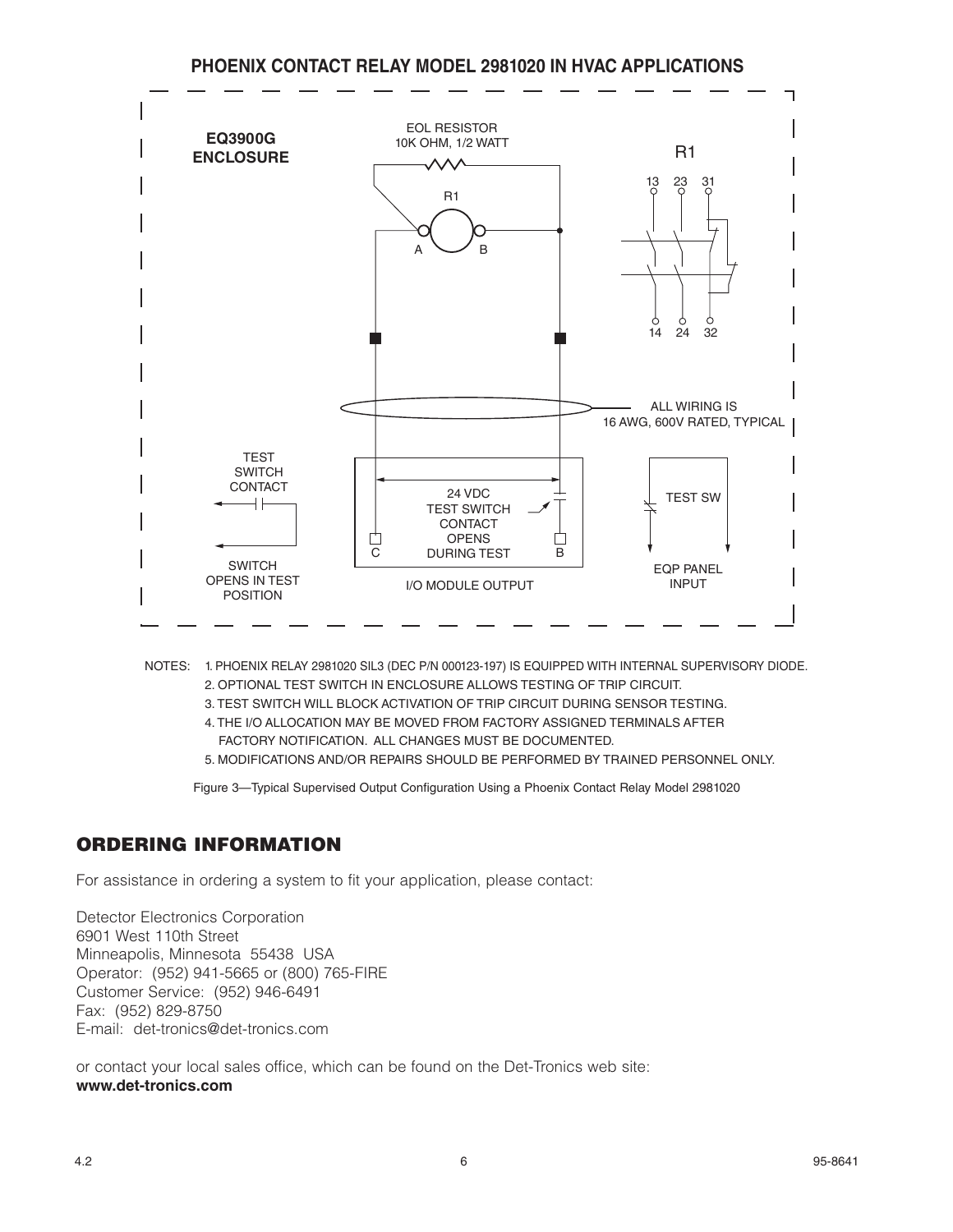#### **EQ3900G Model Matrix**

| <b>MODEL</b>   | <b>IDESCRIPTION</b>                     |                                                   |  |
|----------------|-----------------------------------------|---------------------------------------------------|--|
| <b>EQ3900G</b> | EQP, General Purpose Enclosure Solution |                                                   |  |
|                | <b>TYPE</b>                             | <b>CONFIGURATION</b>                              |  |
|                |                                         | <b>XXXXXXX-XXX   Sales Order # Drawing Packet</b> |  |

| <b>EQ3900G EQP System Enclosure Solutions</b> |                     |                                |                                             |                         |                  |           |          |            |                                         |
|-----------------------------------------------|---------------------|--------------------------------|---------------------------------------------|-------------------------|------------------|-----------|----------|------------|-----------------------------------------|
| <b>Enclosure Options</b>                      |                     |                                | EQP System Controller, Modules, and Devices |                         |                  |           |          |            |                                         |
| Cabinet Size (HxWxD)                          | Access Door         | Internal<br>Mounting<br>Panels | EQ3xxx Cont.                                | EQ3xx<br><b>Modules</b> | <b>EQ2220GFM</b> | EQ2230RSP | EQ3LTM   | <b>HIM</b> | Physical<br><b>Disconnect</b><br>Switch |
| 24x20x08                                      |                     | F                              |                                             | $\leq$ 2                |                  | Y         | $\leq 1$ |            |                                         |
| 24x20x10                                      |                     |                                |                                             |                         |                  |           |          |            |                                         |
| 24x20x12                                      |                     |                                |                                             |                         |                  |           |          |            |                                         |
| 36x24x08                                      |                     |                                | $\leq$ 2                                    | $\leq 4$<br>$\leq 6$    |                  |           | $\leq$ 2 |            |                                         |
| 36x24x10                                      | 3<br><b>F&amp;R</b> |                                |                                             |                         |                  |           |          | Υ          | Y                                       |
| 36x24x12                                      |                     |                                |                                             |                         |                  |           |          |            |                                         |
| 48x24x10                                      |                     |                                |                                             |                         |                  |           |          |            |                                         |
| 48x24x12                                      |                     |                                |                                             |                         |                  |           |          |            |                                         |
| 83x32x24                                      |                     |                                |                                             | $\leq 12$               |                  |           |          |            |                                         |
| 83x32x32                                      |                     |                                |                                             |                         |                  |           |          |            |                                         |
| 83x32x24                                      |                     |                                | ≤18                                         |                         |                  |           |          |            |                                         |
| 83x32x32                                      |                     | $\overline{4}$                 |                                             |                         |                  |           |          |            |                                         |

#### **Notes:**

Optional windows with and without opening. Operators and passive venting allowed. Quantities and sizes are limited by physical enclosure size and installed equipment.

F = Front, R = Rear, Y = Optionally installed as specified by customer/system needs. Multiple RSP(s) and HIM(s) are allowed as physical space permits.

Operators include Lamps (white, red, green, and amber), push-buttons, (single and double), selector switches (2 & 3 position), and key switches (2 & 3 position.

EQ37xx Modules = EQ3700DCIO, EQ3710AIM, EQ3720RM, EQ3730EDIO, EQ3750ASM, EQ3760ASM and EQ3780HSDM.

Terminal blocks, relays, circuit breakers, lock out switches and fuses, may be installed with quantities limited by physical space. All third party components must be NRTL Listed. Installation must follow OEM requirements.

Converters: RS232 to Ethernet converter (DEC PN 000499-061), RS485 to Ethernet converter (DEC PN 000499-062), RS232 to RS485 converter (DEC PN 000511-037), RS485 to fiber converter (DEC PN 000499-063), RS485 to fiber converter (DEC PN 000511-050).

| <b>EQ3900G Power Distribution / Monitoring Enclosure Solution</b> |                                      |                    |                  |  |  |
|-------------------------------------------------------------------|--------------------------------------|--------------------|------------------|--|--|
| <b>Enclosure and Construction Options</b>                         |                                      | <b>EQP Modules</b> |                  |  |  |
| <b>Size</b>                                                       |                                      | <b>EQ2220GFM</b>   | <b>EQ2100PSM</b> |  |  |
| 20x16x06                                                          | Front access only, no windows or     |                    |                  |  |  |
| 20x16x08                                                          | operators, passive venting, a single |                    |                  |  |  |
| 20x20x06                                                          | mounted panel                        |                    |                  |  |  |
| 20x20x08                                                          |                                      |                    |                  |  |  |

#### **Notes:**

Terminal blocks, relays, circuit breakers, and fuses, may be installed with quantities limited by physical space. All third party components must be NRTL Listed. Installation must follow OEM requirements.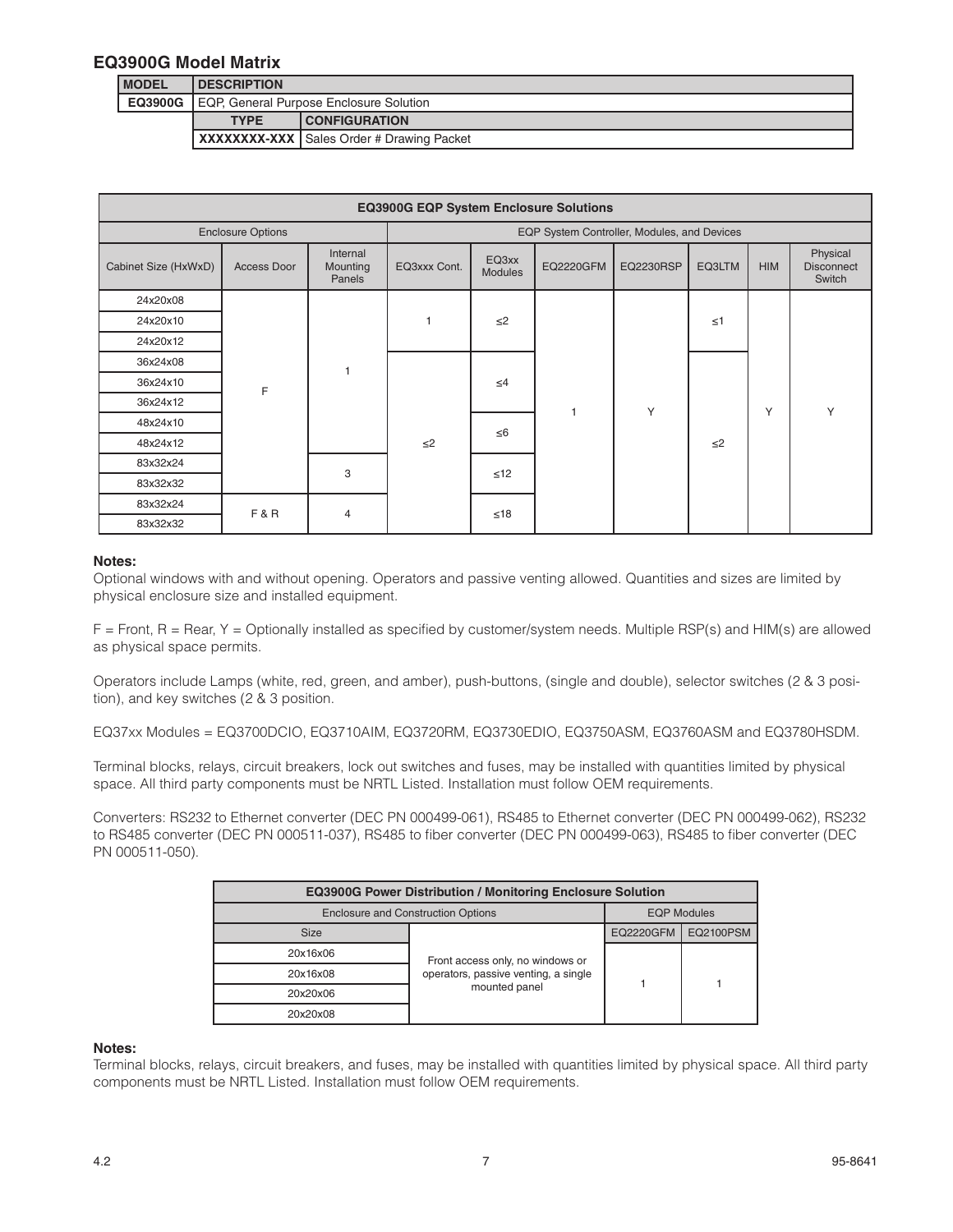## EQUIPMENT SAFETY SYMBOLS

| Symbol                   | Description                                                                        |
|--------------------------|------------------------------------------------------------------------------------|
|                          | Direct current                                                                     |
|                          | Alternating current                                                                |
|                          | Both direct and alternating current                                                |
| З                        | Three-phase alternating current                                                    |
|                          | Earth (ground) current                                                             |
|                          | Protective conductor terminal                                                      |
| $\overline{\mathcal{A}}$ | Frame or chassis terminal                                                          |
|                          | On (power)                                                                         |
|                          | Off (power)                                                                        |
|                          | Equipment protected throughout<br>by double insulation or reinforced<br>insulation |
|                          | Caution, possibility of electric shock                                             |
|                          | Caution, hot surface                                                               |
|                          | Caution*                                                                           |
|                          | In position of bi-stable push control                                              |
|                          | Out position of bi-stable push control                                             |
|                          | lonizing radiation                                                                 |

\* Manufacturer to state that documentation must be consulted in all cases where this symbol is marked.